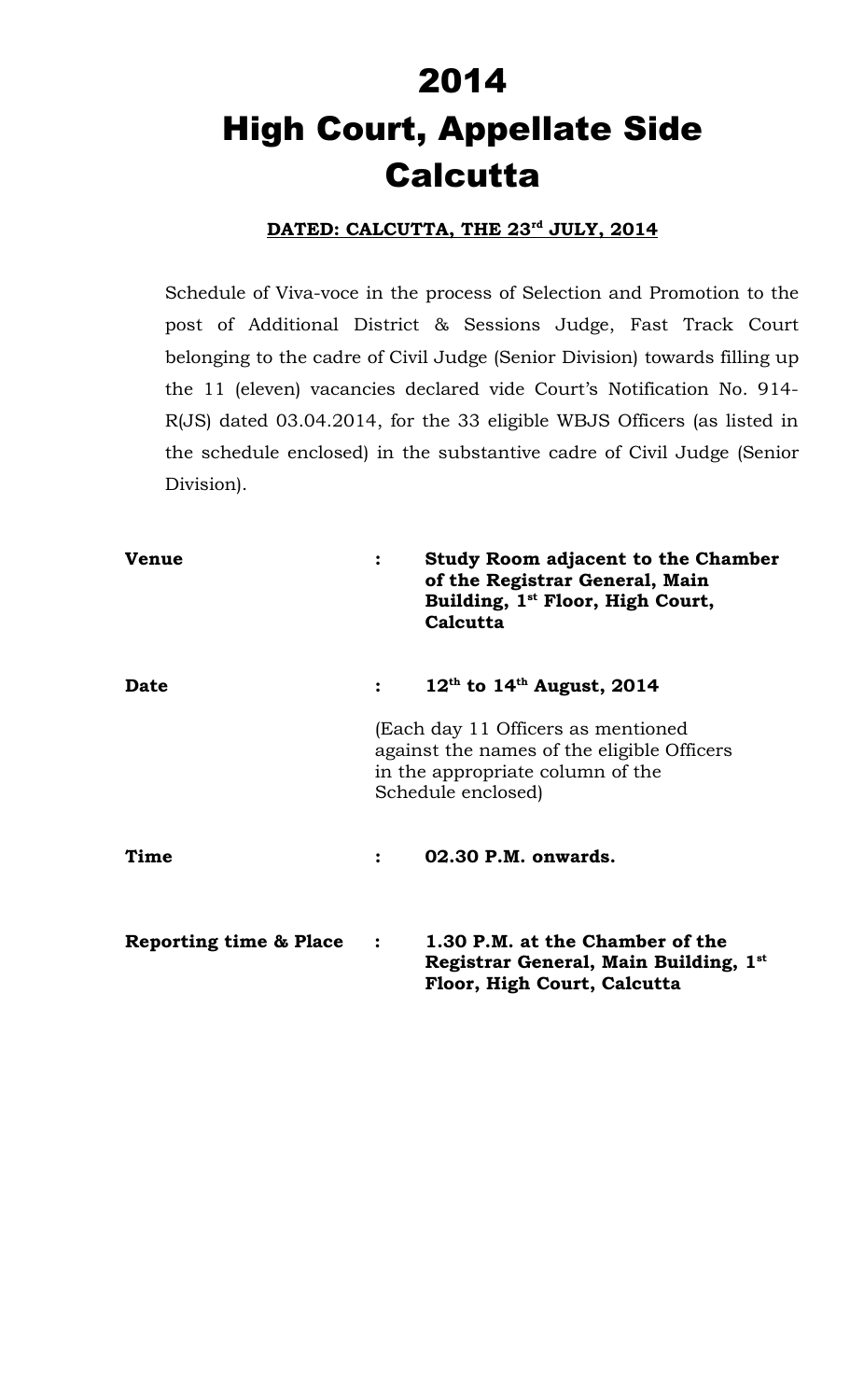## **SCHEDULE OF VIVA-VOCE OF ELIGIBLE OFFICERS COMING UNDER THE ZONE OF CONSIDERATION FOR FILLING UP THE VACANCIES IN FAST TRACK COURTS**

| ON 12.08.2014 |
|---------------|
|---------------|

| S1.<br>No. | <b>NAME OF THE OFFICER</b>          | PRESENT PLACE OF<br><b>POSTING</b>                           | DATE OF VIVA-VOCE |
|------------|-------------------------------------|--------------------------------------------------------------|-------------------|
| 1.         | Shri Pradip Kumar Ray               | CJM, MALDA                                                   | 12.08.2014        |
| 2.         | Shri Arabinda Panti                 | CJM, Car Nicobar, A & N<br>Islands                           | 12.08.2014        |
| 3.         | Smt. Ali Biswas (Sarkar)            | CJM, Murshidabad                                             | 12.08.2014        |
| 4.         | Shri Fatik Chandra Mondal           | ACJM, Mathabhanga, Cooch<br>Behar.                           | 12.08.2014        |
| 5.         | Shri Hidayatullah Bhutia            | CJM, Bankura                                                 | 12.08.2014        |
| 6.         | Chowdhury Hefazat Karim             | CJM, Hooghly                                                 | 12.08.2014        |
| 7.         | Shri Himadri Shankar Ghosh<br>Hazra | CJ(SD), Darjeeling (Sadar)                                   | 12.08.2014        |
| 8.         | Shri Suratheswar Mondal             | Secretary, DLSA, Darjeeling<br>On deputation                 | 12.08.2014        |
| 9.         | Smt. Manjushree Mondal              | CJM, Paschim Medinipur                                       | 12.08.2014        |
| 10.        | Smt. Dipali Shrivastava<br>(Sinha)  | Judge, Small Causes Court,<br>Sealdah, S. 24 Pgs.            | 12.08.2014        |
| 11.        | Shri Arup Kumar Das                 | Competent Authority, Metro<br>Railway, Kolkata on deputation | 12.08.2014        |

### **ON 13.08.2014**

| S1.<br>No. | <b>NAME OF THE OFFICER</b>            | PRESENT PLACE OF<br><b>POSTING</b>                                                     | DATE OF VIVA-VOCE |
|------------|---------------------------------------|----------------------------------------------------------------------------------------|-------------------|
| 12.        | Molla Asgar Ali                       | Judge, 1 <sup>st</sup> Labour Court,<br>Calcutta on deputation                         | 13.08.2014        |
| 13.        | Shri Baishnab Sarkar                  | Senior Municipal Magistrate,<br>Kolkata                                                | 13.08.2014        |
| 14.        | Shri Tito Rob                         | Dy. Registrar, Judicial, West<br>Bengal Taxation Tribunal,<br>Calcutta - on deputation | 13.08.2014        |
| 15.        | Shri Sridhar Chandra Su               | ACJM, Kandi, Murshidabad                                                               | 13.08.2014        |
| 16.        | Shri Dinanath Prasad                  | CJM, Coochbehar                                                                        | 13.08.2014        |
| 17.        | Smt. Srimayi Kundu                    | ACJM, Arambagh, Hooghly                                                                | 13.08.2014        |
| 18.        | Shri Sambhu Sarkar                    | CJ(SD), Lalbagh, Murshidabad                                                           | 13.08.2014        |
| 19.        | Shri Debapriya Basu                   | Administrative Officer, WBJA,<br>Calcutta                                              | 13.08.2014        |
| 20.        | Smt. Mou Chatterjee                   | Secretary, DLSA, Calcutta<br>On deputation                                             | 13.08.2014        |
| 21.        | Smt. Sarbani Mallick<br>Chattopadhyay | Judge, 2 <sup>nd</sup> Labour Court,<br>Calcutta - on deputation                       | 13.08.2014        |
| 22.        | Shri Kallol Kumar Das                 | Deputy Registrar, Human<br>Rights Commission, West<br>Bengal on Deputation             | 13.08.2014        |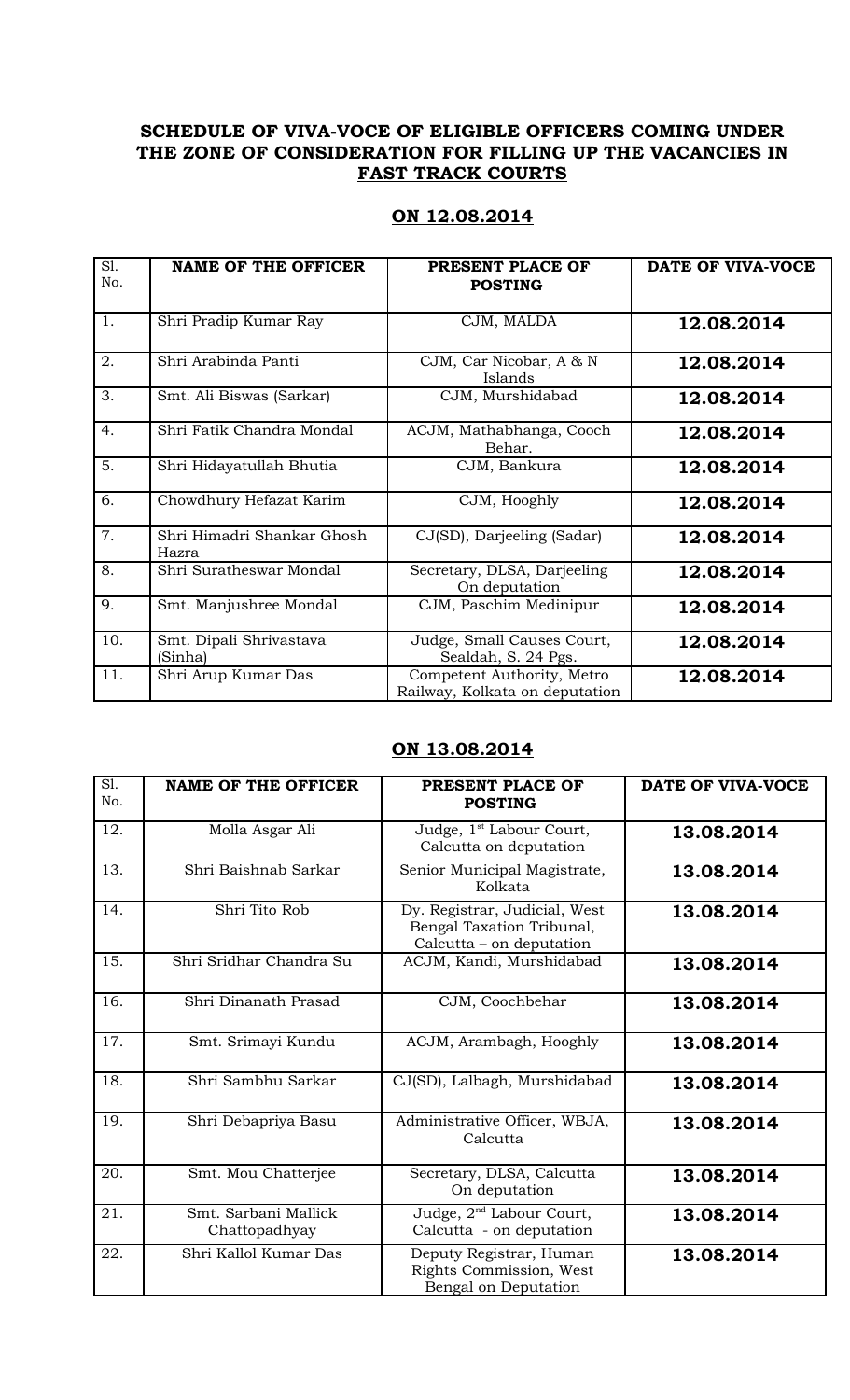| S1.<br>No. | <b>NAME OF THE OFFICER</b>  | PRESENT PLACE OF<br><b>POSTING</b>                                      | DATE OF VIVA-VOCE |
|------------|-----------------------------|-------------------------------------------------------------------------|-------------------|
| 23.        | Shri Anil Kumar Prasad      | Civil Judge (Sr. Divn.), $1st$<br>Court, Alipore, South 24-<br>Parganas | 14.08.2014        |
| 24.        | Shri Pijush Kanti Roy       | CJM, Nadia                                                              | 14.08.2014        |
| 25.        | Salim Ahmed Ansari          | CJM, Burdwan                                                            | 14.08.2014        |
| 26.        | Shri Chiranjib Bhattacharya | Secretary, DLSA, Jalpaiguri<br>On deputation                            | 14.08.2014        |
| 27.        | Shri Umesh Singh            | CJ(SD), Raiganj, Uttar Dinajpur                                         | 14.08.2014        |
| 28.        | Smt. Archita Bandyopadhyay  | Secretary, DLSA, Dakshin<br>Dinajpur<br>On deputation                   | 14.08.2014        |
| 29.        | Shri Sabyasachi Chattoraj   | CJM, Raiganj, Uttar Dinajpur                                            | 14.08.2014        |
| 30.        | Smt. Soma Majumdar (Sadhu)  | Law Officer, Directorate of<br>Drugs Control, W.B.<br>On deputation     | 14.08.2014        |
| 31.        | Smt. Mukulika Sinha         | Secretary, DLSA, Cooch Behar<br>On deputation                           | 14.08.2014        |
| 32.        | Shri Ratan Kumar Das        | CJ(SD), Alipurduar, Jalpaiguri                                          | 14.08.2014        |
| 33.        | Shri Binay Kumar Prasad     | CJ(SD), 1 <sup>ST</sup> Court, Chinsurah,<br>Hooghly                    | 14.08.2014        |

#### **ON 14.08.2014**

**The above-named 33 Officers have duly been granted "Leave on Duty" for the purpose of attending the Viva-Voce only on their respective dates as per Schedule and they would be allowed to leave their station after completion of days work on the previous day of commencing Viva-Voce and to join till the noon of the very next day of completion of their Viva-Voce.**

 **By Order,**

 **Sd/-**

The 23<sup>rd</sup> July, 2014. **Registrar (Judicial Service) High Court, Calcutta.**